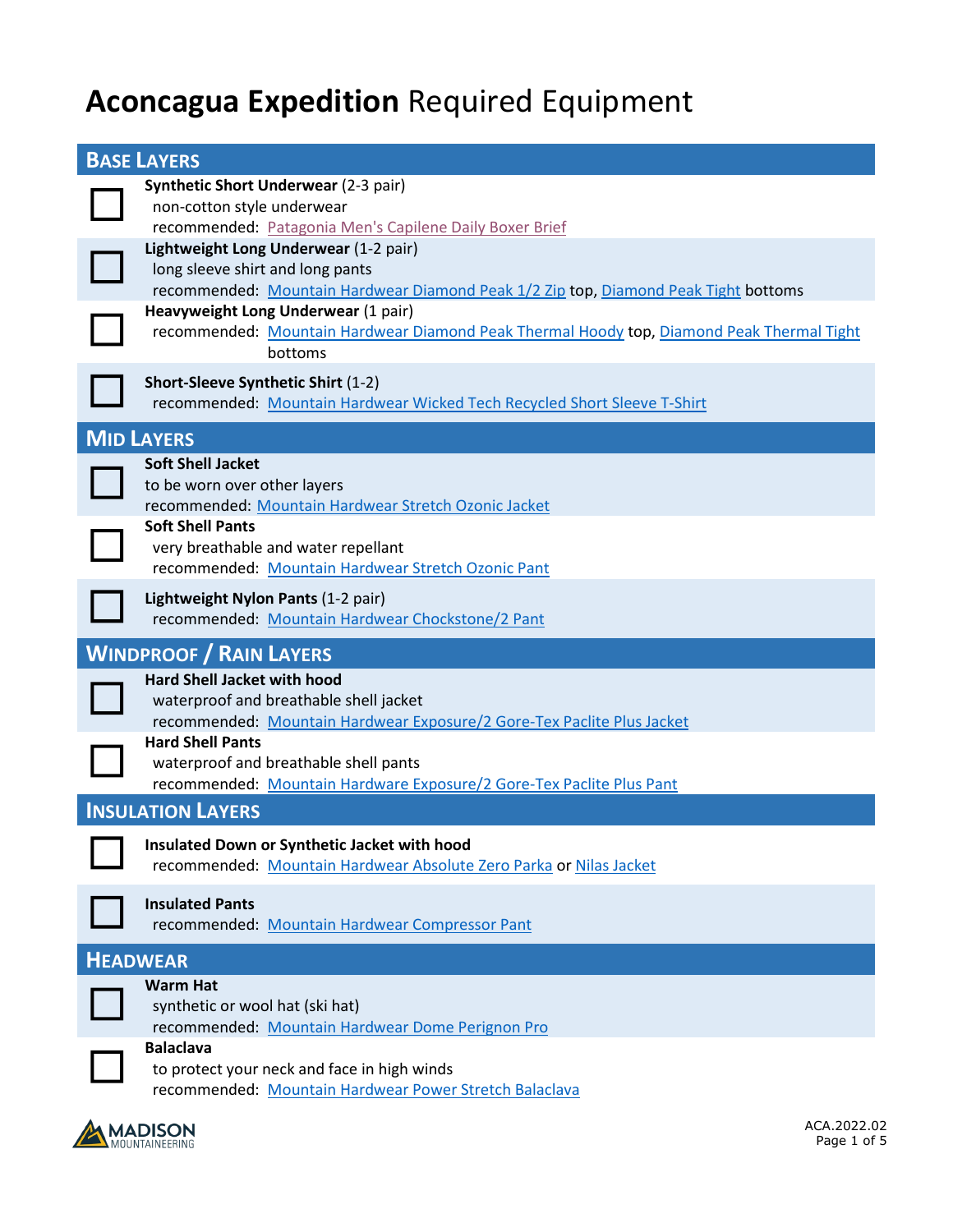|                | <b>Baseball Cap or other sun hat</b>                                        |
|----------------|-----------------------------------------------------------------------------|
|                | to shade your face/neck from the sun on a hot day                           |
|                | recommended: Madison Mountaineering Cap (provided)                          |
|                | <b>Bandana or Buff</b>                                                      |
|                | to protect your neck/face from the sun                                      |
|                | recommended: BUFF UV Multifunctional Headwear (provided)                    |
| <b>EYEWEAR</b> |                                                                             |
|                | <b>Glacier Glasses</b>                                                      |
|                | full protection with side covers or wrap-around                             |
|                | recommended: Julbo Shield REACTIV Polarized Sunglasses                      |
|                | <b>Ski Goggles</b>                                                          |
|                | to be worn in the event of high winds                                       |
|                | recommended: Scott LCG Evo Goggle                                           |
| <b>GLOVES</b>  |                                                                             |
|                | <b>Lightweight Synthetic Liner Gloves</b>                                   |
|                | for wearing on warm days                                                    |
|                | recommended: Mountain Hardwear Power Stretch Stimulus Glove                 |
|                | <b>Soft Shell Gloves</b>                                                    |
|                | to wear for moderate cold/wind                                              |
|                | recommended: Mountain Hardwear Route Setter Alpine Work Glove               |
|                | <b>Shell Glove with Insulated Liner</b>                                     |
|                | to wear for severe cold/strong wind                                         |
|                | recommended: Mountain Hardwear Exposure/2 Gore-Tex Glove                    |
|                | <b>Expedition Mitts</b>                                                     |
|                | large enough to fit a liner glove inside                                    |
|                | recommended: Mountain Hardwear OP Mitt                                      |
|                | <b>FOOTWEAR</b>                                                             |
|                | Liner Socks (3 pairs)                                                       |
|                | recommended: Icebreaker Hike Liner Crew Sock                                |
|                |                                                                             |
|                | <b>Wool or Synthetic Socks (3 pairs)</b>                                    |
|                | recommended: Smartwool Classic Mountaineering Maximum Cushion Crew Sock     |
|                | <b>Mountaineering Boots</b>                                                 |
|                | Double plastic or insulated synthetic boot                                  |
|                | recommended: La Sportiva Nepal Cube GTX or similar crampon-compatible boots |
|                |                                                                             |
|                | <b>Hiking Shoes/Boots</b>                                                   |
|                | comfortable hiking boots (can use your mountaineering boots, if desired)    |
|                | <b>Gaiters</b>                                                              |
|                | recommended: Outdoor Research Expedition Crocodile Gaiters                  |
|                | <b>Water Shoes or Sandals</b>                                               |
|                |                                                                             |
|                | for stream and river crossings                                              |
|                | recommended: Keen Evofit One Sandal                                         |
|                | <b>Booties (optional)</b>                                                   |
|                | for wearing around camp                                                     |
|                | recommended: Feathered Friends Down Booties                                 |

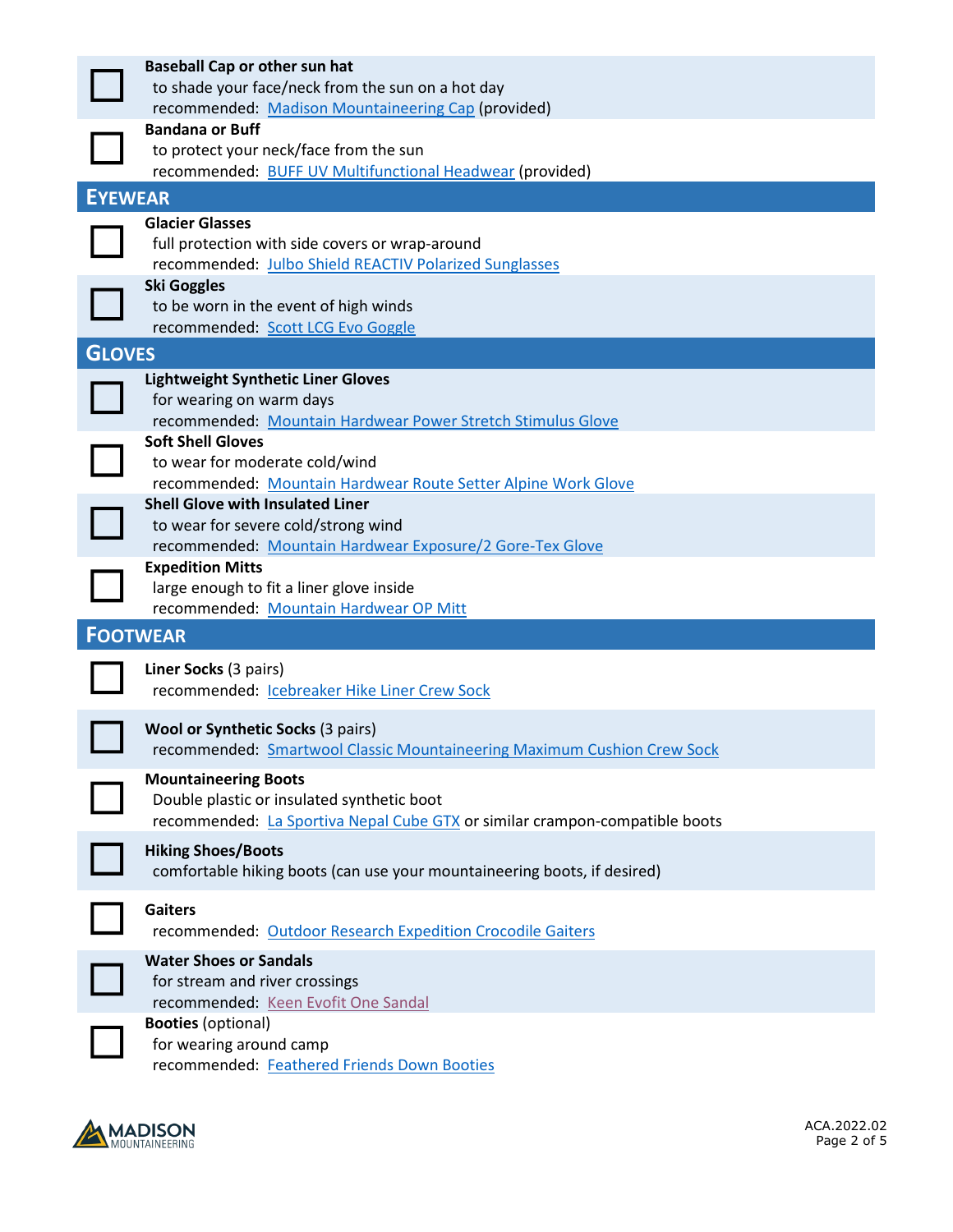|                     | <b>SLEEPING EQUIPMENT</b>                                                                                                                                                            |  |
|---------------------|--------------------------------------------------------------------------------------------------------------------------------------------------------------------------------------|--|
|                     | <b>Sleeping Bag</b><br>rated to at least -20°F<br>recommended: Mountain Hardwear Lamina -30 Sleeping Bag                                                                             |  |
|                     | <b>Self-inflating Sleeping Pad</b><br>Full-length is preferred<br>recommended: Therm-a-Rest NeoAir XTherm                                                                            |  |
|                     | <b>Closed-cell Foam Pad</b><br>to be used in conjunction with the inflating pad for warmth and comfort when sleeping<br>recommended: Therm-a-Rest Z Lite SOL                         |  |
|                     | <b>Earplugs</b><br>recommended: Eagle Creek Travel Ear Plug Set                                                                                                                      |  |
|                     | <b>MOUNTAINEERING GEAR</b>                                                                                                                                                           |  |
|                     | <b>Expedition Backpack</b>                                                                                                                                                           |  |
|                     | approximately 105L                                                                                                                                                                   |  |
|                     | recommended: Mountain Hardwear AMG 105 Backpack<br><b>Compression Stuff Sacks</b>                                                                                                    |  |
|                     | for reducing the volume of the sleeping bag, down parka, etc., in your pack<br>recommended: Sea to Summit Ultra-Sil eVent Compression Dry Sacks and<br>Sea to Summit eVent Dry Sacks |  |
|                     | <b>Trash Compactor Bags</b><br>to line backpack and stuff sacks as well as for separating gear                                                                                       |  |
|                     | <b>Backpack Rain Cover (optional)</b>                                                                                                                                                |  |
|                     | <b>Trekking Backpack</b><br>to carry on the trek to base camp. Simple and light.<br>recommended: Mountain Hardwear Scrambler 35 Backpack                                             |  |
|                     | <b>Trekking Poles with Optional Snow Baskets</b>                                                                                                                                     |  |
|                     | adjustable poles                                                                                                                                                                     |  |
|                     | recommended: Black Diamond Alpine Carbon Cork Trekking Poles                                                                                                                         |  |
|                     | <b>Ice Axe</b><br>general mountaineering tool (~60cm)                                                                                                                                |  |
|                     | recommended: Black Diamond Raven Ice Axe                                                                                                                                             |  |
|                     | <b>Crampons</b>                                                                                                                                                                      |  |
|                     | general mountaineering crampons                                                                                                                                                      |  |
|                     | recommended: Grivel G10 Crampons                                                                                                                                                     |  |
|                     | <b>Climbing Helmet (optional)</b><br>must be able to fit over your warm hat                                                                                                          |  |
|                     | recommended: Petzl Sirocco Helmet                                                                                                                                                    |  |
|                     | Headlamp                                                                                                                                                                             |  |
|                     | with 2 extra sets of new batteries                                                                                                                                                   |  |
|                     | recommended: Petzl Tactikka Core Headlamp                                                                                                                                            |  |
| <b>TRAVEL ITEMS</b> |                                                                                                                                                                                      |  |
|                     | Large Duffel Bag with Lock                                                                                                                                                           |  |
|                     | for transporting gear to base camp on the mules, no hard sides or wheels                                                                                                             |  |

recommended: [Mountain Hardwear Expedition Duffel 140](https://www.anrdoezrs.net/links/8909615/type/dlg/fragment/start%3D4/https:/www.mountainhardwear.com/expedition-duffel-140-1882674.html?dwvar_1882674_variationColor=675)

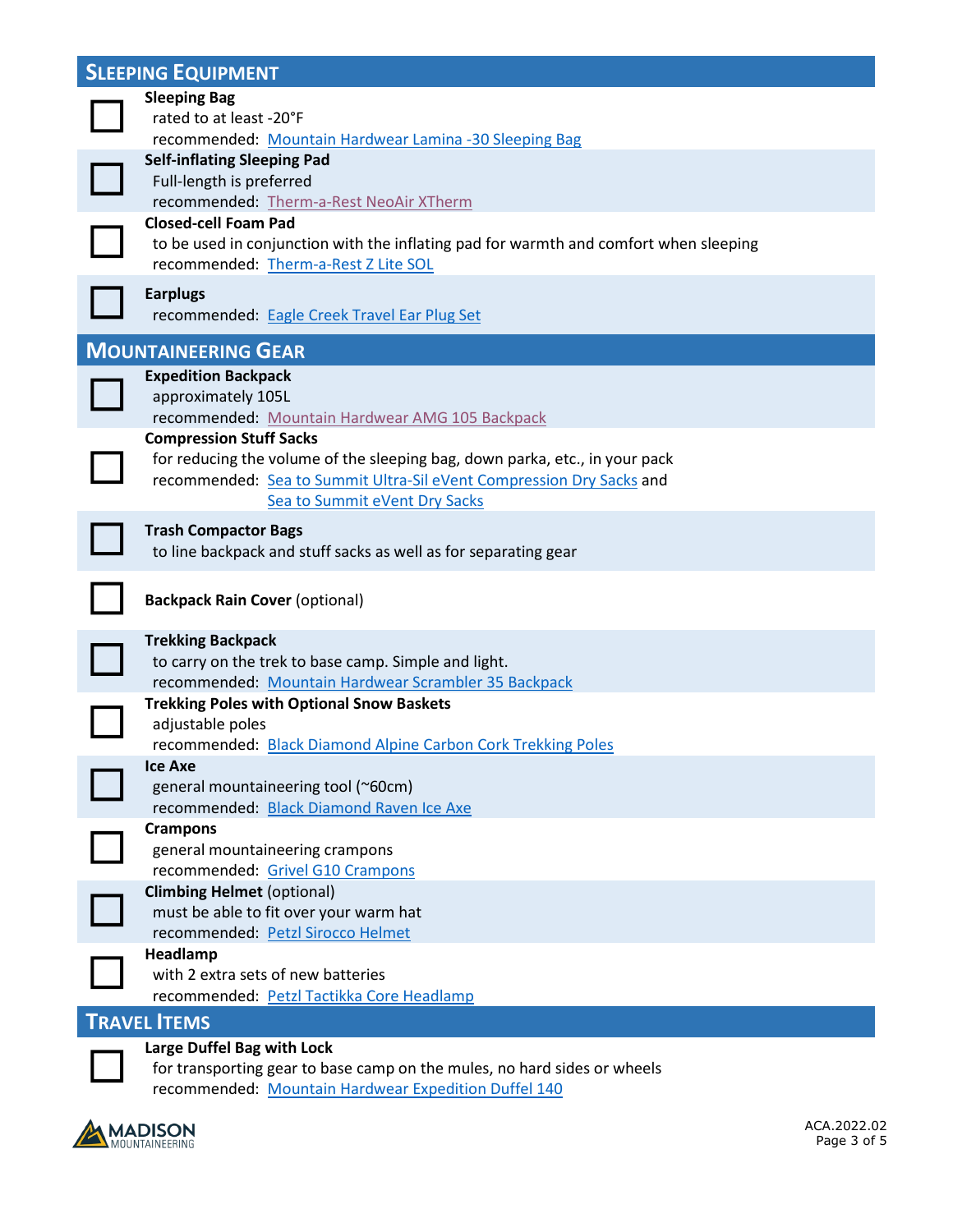| <b>Small Duffel Bag with Lock</b><br>to store items in the hotel(s) while on the climb<br>recommended: Mountain Hardwear Camp 4 Duffel 45                          |
|--------------------------------------------------------------------------------------------------------------------------------------------------------------------|
| <b>Travel Clothes</b><br>for days in cities and towns                                                                                                              |
| Lightweight journal, sketchbook, pencils, pen                                                                                                                      |
| U.S. cash<br>for currency exchange to purchase SIM cards or merchandise in cities and villages                                                                     |
| <b>ADDITIONAL FOOD ITEMS</b>                                                                                                                                       |
| <b>Snack Food</b><br>bring a few days supply of your favorite climbing snack food such as bars, gels, nuts, beef jerky, etc.<br>variety of salty and sweet is good |
| <b>OTHER EQUIPMENT</b>                                                                                                                                             |
| Cup<br>plastic 16 oz. minimum cup or mug                                                                                                                           |
| <b>Bowl</b><br>large plastic bowl for eating dinner or breakfast                                                                                                   |
| Spoon<br>plastic spoon (Lexan)                                                                                                                                     |
| <b>Water Bottles (2)</b><br>wide mouth bottles with 1-liter capacity<br>recommended: Nalgene 1L bottle                                                             |
| <b>Water Bottle Parkas (2)</b><br>fully insulated with zip opening<br>recommended: Outdoor Research SG Water Bottle Parka                                          |
| Thermos (optional)<br>1-liter<br>recommended: Hydro Flask 32oz Wide Mouth Insulated Bottle                                                                         |
| <b>Water Treatment</b><br>recommended: SteriPEN Ultra, Aquamira, tablets, etc.                                                                                     |
| Sunscreen (2 tubes)<br>SPF 40 or better                                                                                                                            |
| Lip Screen (2 sticks)<br>SPF 30 or better                                                                                                                          |
| <b>Toiletry Bag</b><br>include toothbrush, toothpaste, toilet paper, baby wipes and hand sanitizer (2 small bottles)                                               |
| <b>Pee Bottle</b><br>1-liter minimum bottle for convenience at night in the tent                                                                                   |